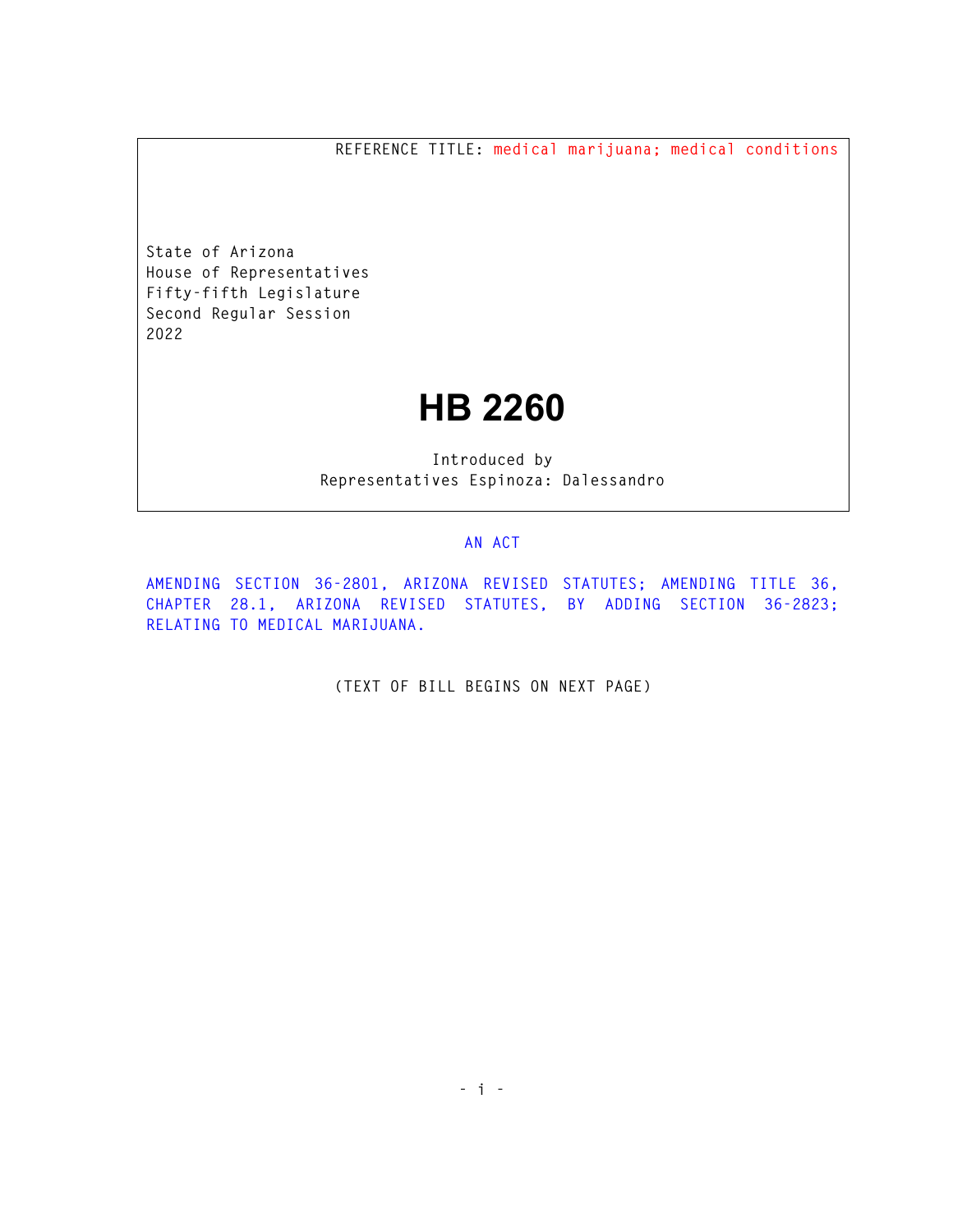**1 Be it enacted by the Legislature of the State of Arizona: 2 Section 1. Subject to the requirements of article IV, part 1, 3 section 1, Constitution of Arizona, section 36-2801, Arizona Revised 4 Statutes, is amended to read: 5 36-2801. Definitions 6 In this chapter, unless the context otherwise requires: 7 1. "Allowable amount of marijuana": 8 (a) With respect to a qualifying patient, means: 9 (i) Two and one-half ounces of usable marijuana. 10 (ii) If the qualifying patient's registry identification card 11 states that the qualifying patient is authorized to cultivate marijuana, 12 twelve marijuana plants contained in an enclosed, locked facility, except 13 that the plants are not required to be in an enclosed, locked facility if 14 the plants are being transported because the qualifying patient is moving. 15 (b) With respect to a designated caregiver, for each patient 16 assisted by the designated caregiver under this chapter, means: 17 (i) Two and one-half ounces of usable marijuana. 18 (ii) If the designated caregiver's registry identification card 19 provides that the designated caregiver is authorized to cultivate 20 marijuana, twelve marijuana plants contained in an enclosed, locked 21 facility, except that the plants are not required to be in an enclosed, 22 locked facility if the plants are being transported because the designated 23 caregiver is moving. 24 (c) Does not include marijuana that is incidental to medical use, 25 but is not usable marijuana. 26 2. "Cardholder" means a qualifying patient, a designated caregiver, 27 a nonprofit medical marijuana dispensary agent or a independent 28 third-party laboratory agent who has been issued and possesses a valid 29 registry identification card. 30 3. "Debilitating medical condition" means one or more of the 31 following: 32 (a) Cancer, glaucoma, positive status for human immunodeficiency 33 virus, acquired immune deficiency syndrome, hepatitis C, amyotrophic 34 lateral sclerosis, Crohn's disease, ANY DEBILITATING CONDITION OF AUTISM 35 SPECTRUM DISORDER INCLUDING AGITATION, RAGE ATTACKS OR SELF-INJURIOUS 36 BEHAVIOR, POST-TRAUMATIC STRESS DISORDER FOR VETERANS or agitation of 37 Alzheimer's disease or the treatment of these conditions. 38 (b) A chronic or debilitating disease or medical condition or its 39 treatment that produces one or more of the following: 40 (i) Cachexia or wasting syndrome. 41 (ii) Severe and chronic pain. 42 (iii) Severe nausea. 43 (iv) Seizures, including those characteristic of epilepsy.** 

**44 (v) Severe and persistent muscle spasms, including those 45 characteristic of multiple sclerosis.**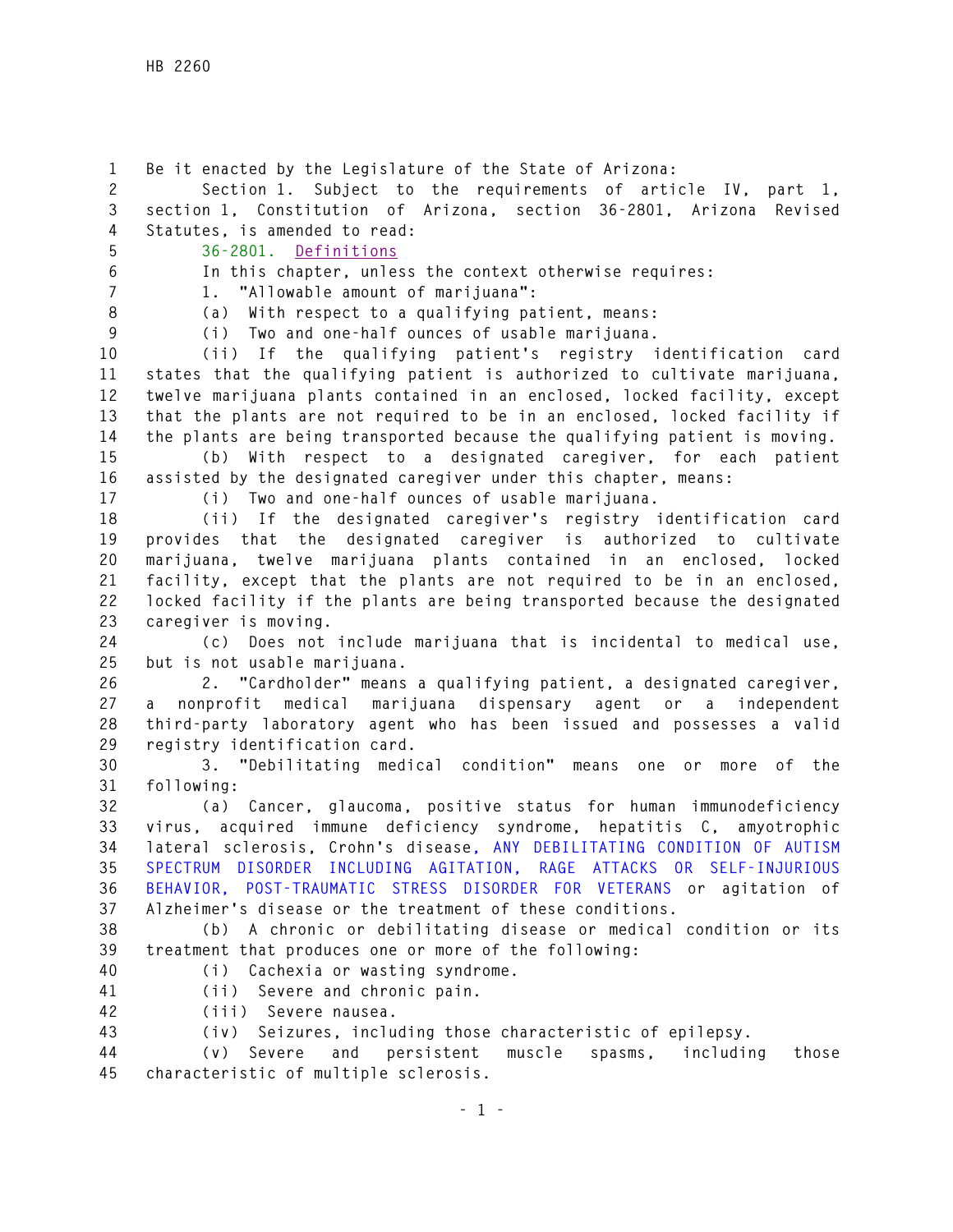**1 (c) Any other medical condition or its treatment added by the 2 department pursuant to section 36-2801.01.** 

**3 4. "Department" means the department of health services or its 4 successor agency.** 

**5 5. "Designated caregiver" means a person who: 6 (a) Is at least twenty-one years of age.** 

**7 (b) Has agreed to assist with a patient's medical use of marijuana.** 

**8 (c) Has not been convicted of an excluded felony offense.** 

**9 (d) Assists not more than five qualifying patients with the medical 10 use of marijuana.** 

**11 (e) May receive reimbursement for actual costs incurred in 12 assisting a registered qualifying patient's medical use of marijuana if 13 the registered designated caregiver is connected to the registered 14 qualifying patient through the department's registration process. The 15 designated caregiver may not be paid any fee or compensation for service 16 as a caregiver. Payment for costs under this subdivision does not 17 constitute an offense under title 13, chapter 34 or under title 36, 18 chapter 27, article 4.** 

**19 6. "Enclosed, locked facility" means a closet, room, greenhouse or 20 other enclosed area that is equipped with locks or other security devices 21 that permit ALLOW access only by a cardholder.** 

**22 7. "Excluded felony offense" means:** 

**23 (a) A violent crime as defined in section 13-901.03, subsection B, 24 that was classified as a felony in the jurisdiction where the person was 25 convicted.** 

**26 (b) A violation of a state or federal controlled substance law that 27 was classified as a felony in the jurisdiction where the person was 28 convicted but does not include:** 

**29 (i) An offense for which the sentence, including any term of 30 probation, incarceration or supervised release, was completed ten or more 31 years earlier.** 

**32 (ii) An offense involving conduct that would be immune from arrest, 33 prosecution or penalty under section 36-2811, except that the conduct 34 occurred before December 14, 2010 or was prosecuted by an authority other 35 than the state of Arizona.** 

**36 8. "Independent third-party laboratory" means an entity that has a 37 national or international accreditation and that is certified by the 38 department to analyze marijuana cultivated for medical use.** 

**39 9. "Independent third-party laboratory agent" means an owner, 40 employee or volunteer of a certified independent third-party laboratory 41 who is at least twenty-one years of age and who has not been convicted of 42 an excluded felony offense.** 

**43 10. "Marijuana" means all parts of any plant of the genus cannabis, 44 whether growing or not, and the seeds of such A plant.**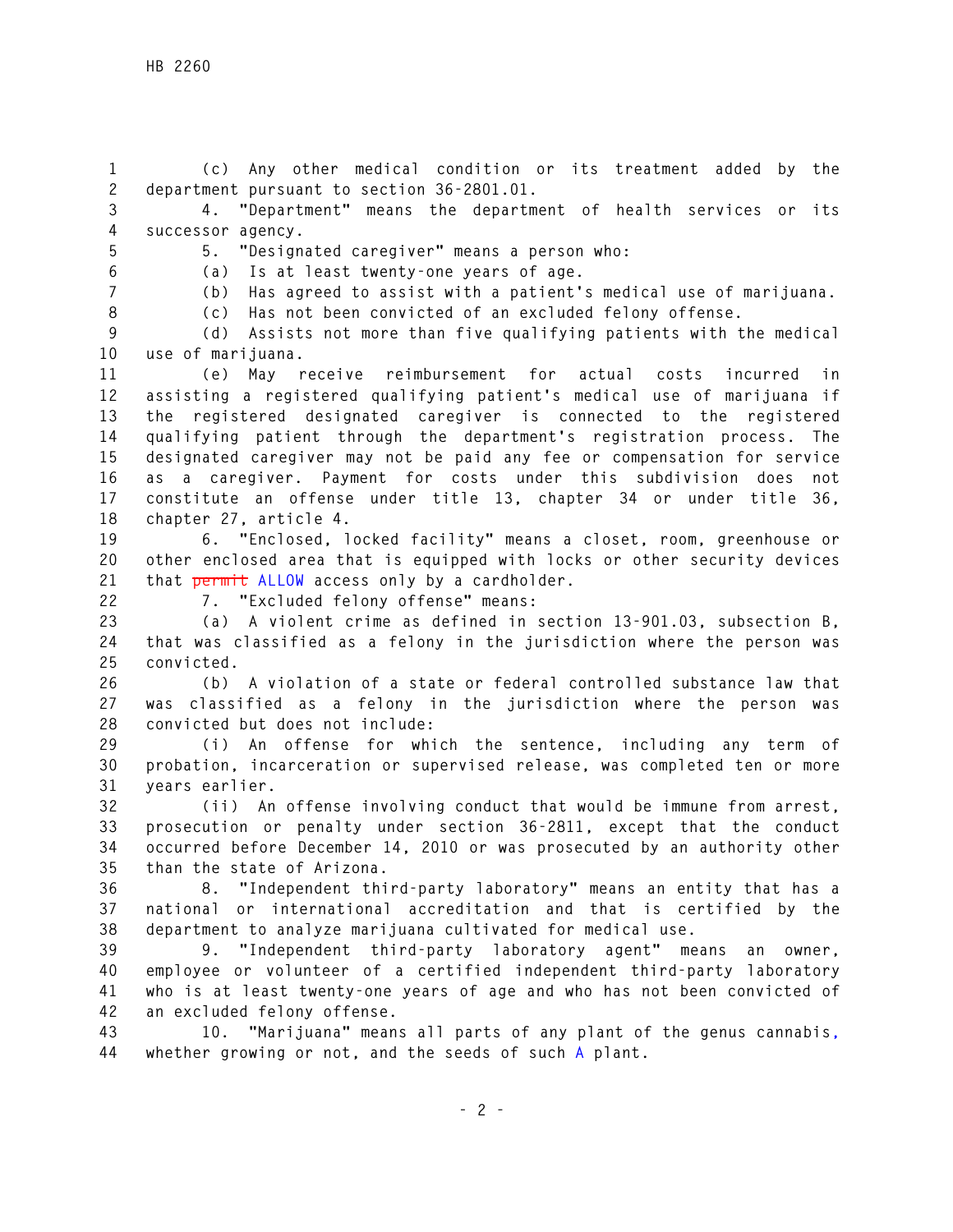**1 11. "Medical use" means the acquisition, possession, cultivation, 2 manufacture, use, administration, delivery, transfer or transportation of 3 marijuana or paraphernalia relating to the administration of marijuana to 4 treat or alleviate a registered qualifying patient's debilitating medical 5 condition or symptoms associated with the patient's debilitating medical 6 condition.** 

**7 12. "Nonprofit medical marijuana dispensary" means a not-for-profit 8 entity that acquires, possesses, cultivates, manufactures, delivers, 9 transfers, transports, supplies, sells or dispenses marijuana or related 10 supplies and educational materials to cardholders. A nonprofit medical 11 marijuana dispensary may receive payment for all expenses incurred in its 12 operation.** 

**13 13. "Nonprofit medical marijuana dispensary agent" means a 14 principal officer, board member, employee or volunteer of a nonprofit 15 medical marijuana dispensary who is at least twenty-one years of age and 16 has not been convicted of an excluded felony offense.** 

**17 14. "Physician" means a doctor of medicine who holds a valid and 18 existing license to practice medicine pursuant to title 32, chapter 13 or 19 its successor, a doctor of osteopathic medicine who holds a valid and 20 existing license to practice osteopathic medicine pursuant to title 32, 21 chapter 17 or its successor, a naturopathic physician who holds a valid 22 and existing license to practice naturopathic medicine pursuant to title 23 32, chapter 14 or its successor or a homeopathic physician who holds a 24 valid and existing license to practice homeopathic medicine pursuant to 25 title 32, chapter 29 or its successor.** 

**26 15. "Qualifying patient" means a person who has been diagnosed by a 27 physician as having a debilitating medical condition.** 

**28 16. "Registry identification card" means a document issued by the 29 department that identifies a person as a registered qualifying patient, a 30 registered designated caregiver, a registered nonprofit medical marijuana 31 dispensary agent or a registered independent third-party laboratory agent.** 

**32 17. "Usable marijuana":** 

**33 (a) Means the dried flowers of the marijuana plant, and any mixture 34 or preparation thereof.** 

**35 (b) Does not include:** 

**36 (i) The seeds, stalks and roots of the plant.** 

**37 (ii) The weight of any non-marijuana ingredients combined with 38 marijuana and prepared for consumption as food or drink.** 

**39 18. "Verification system" means a secure, password-protected, 40 web-based system that is established and maintained by the department and 41 that is available to law enforcement personnel and nonprofit medical 42 marijuana dispensary agents on a twenty-four-hour basis for verifying 43 registry identification cards.**